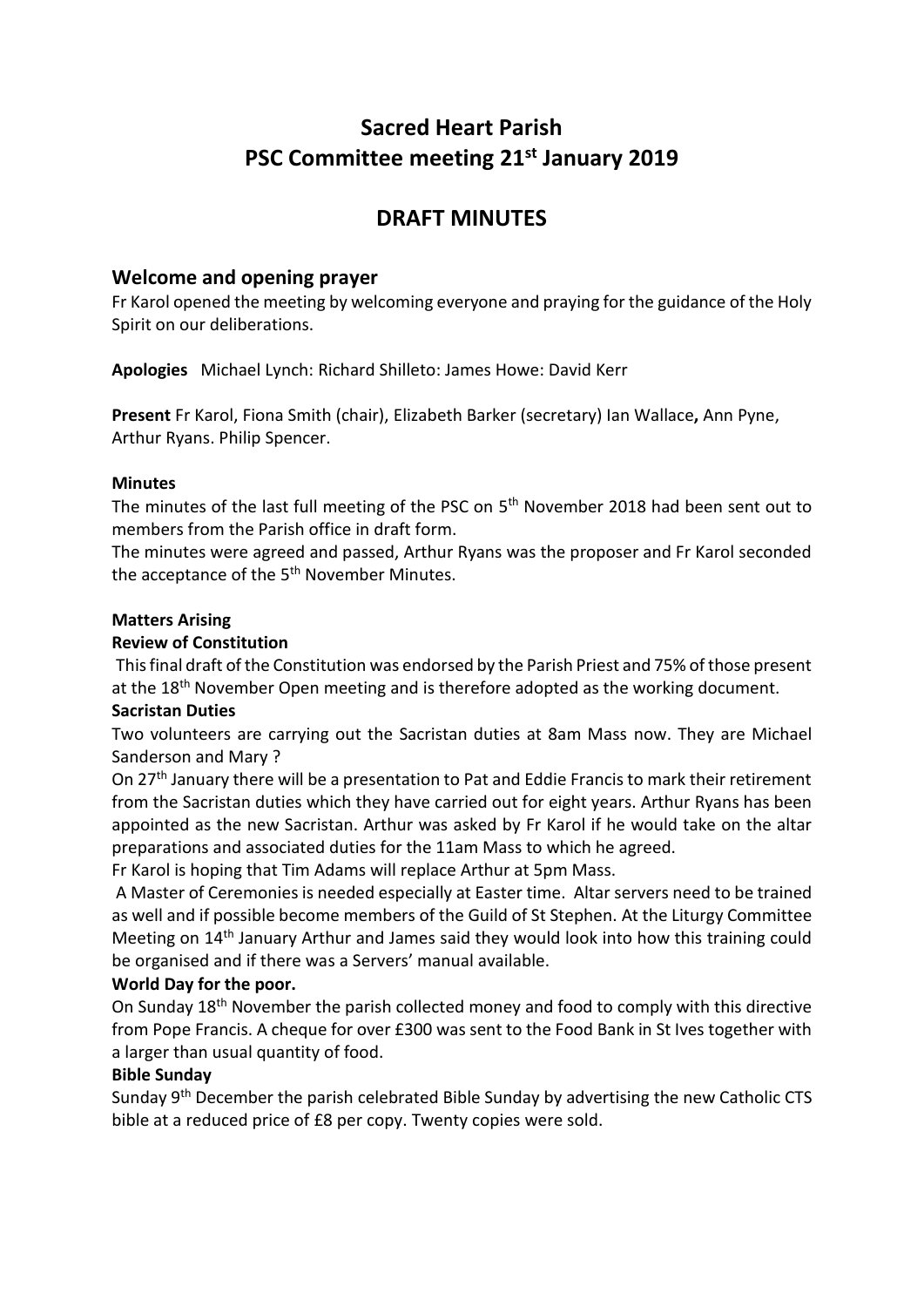**Grapevine –** the Winter edition was distributed at the beginning of December and was very well received. Ann Pyne who is a member of the Grapevine Group has been asked to arrange a day time meeting to start discussing the content of the Summer edition with the group but Fr Karol and Elizabeth need to be free to attend.

**Nativity Play** had more children participating on 23rd December than last year so there was a larger attendance at the performance.

**Nativity Tableau** Due to lack of volunteers this silent portrayal of the Nativity Scene in the front garden of the church was only held on Saturday 22<sup>nd</sup> December from 6pm to 7pm, a few spectators from 5pm Mass came along and a few passers-by. It was suggested that next year we make it a CTSI venture and put the tableau on in the Market Place.

**Council of Laity** – Fiona reported that the meeting was cancelled as late as the evening before,23rd November. Although the Council Laity and Bishop's secretaries have been informed that Fiona is the Representative from this parish she is only receiving communications through David and Elizabeth .There are 2 meetings planned for 2019 May 25th and 23rd Novembe**r.** 

# **OPEN MEETING**

It was said that the attendance is extremely poor and most of those present are members of this committee. Topics need to be found that will attract the congregation and it may be that meeting once a year would be sufficient. The date will be decided in March for the next meeting.

## **33 Days Prayer to Morning Glory Retreat**

This personal retreat started on  $9<sup>th</sup>$  January with all of the 70 books being taken by parishioners and will finish on  $11<sup>th</sup>$  February, the Feast of Our Lady of Lourdes.

Fr Karol has now received a further 150 copies which will be distributed at all Masses on 10<sup>th</sup> and 17<sup>th</sup> February so that the 2<sup>nd</sup> retreat may begin on 20<sup>th</sup> February finishing on the 25<sup>th</sup> March, the Feast of the Annunciation.

On Tuesday 12<sup>th</sup> February there will be a meeting for all who took part in the first retreat and for anyone in the parish who is interested.

Meeting 7pm Coffee/tea – Fiona to organise **ACTION FIONA**

7.30pm – Opening prayers and address Fr Karol

#### 8pm - Discussion

8.30 Compline and Adoration.

# **CAR PARKING**

There has been complaints from parishioners attending weekday Masses about the lack of spaces in the church car park. The reciprocal agreement with St Ives Nursery is not being adhered to as the employees who should park on the far side of the car park are parking anywhere they like. It is also suggested that many using the car park are not attending Church or employed by the Nursery. After discussion the following decisions were made:

New fencing and a gate to be put up and resurfacing work is necessary. A notice stating that it is a Private Car Park which may be closed at any time. Two posts and a concrete path should be installed near the small pedestrian gate to allow wheelchairs and disabled parishioners to gain access to the church without walking on the road.

Employees of the Nursey will be given notices issued by us to place in their cars. Number of employees with their hours of work to be ascertained and car registrations to be noted by us.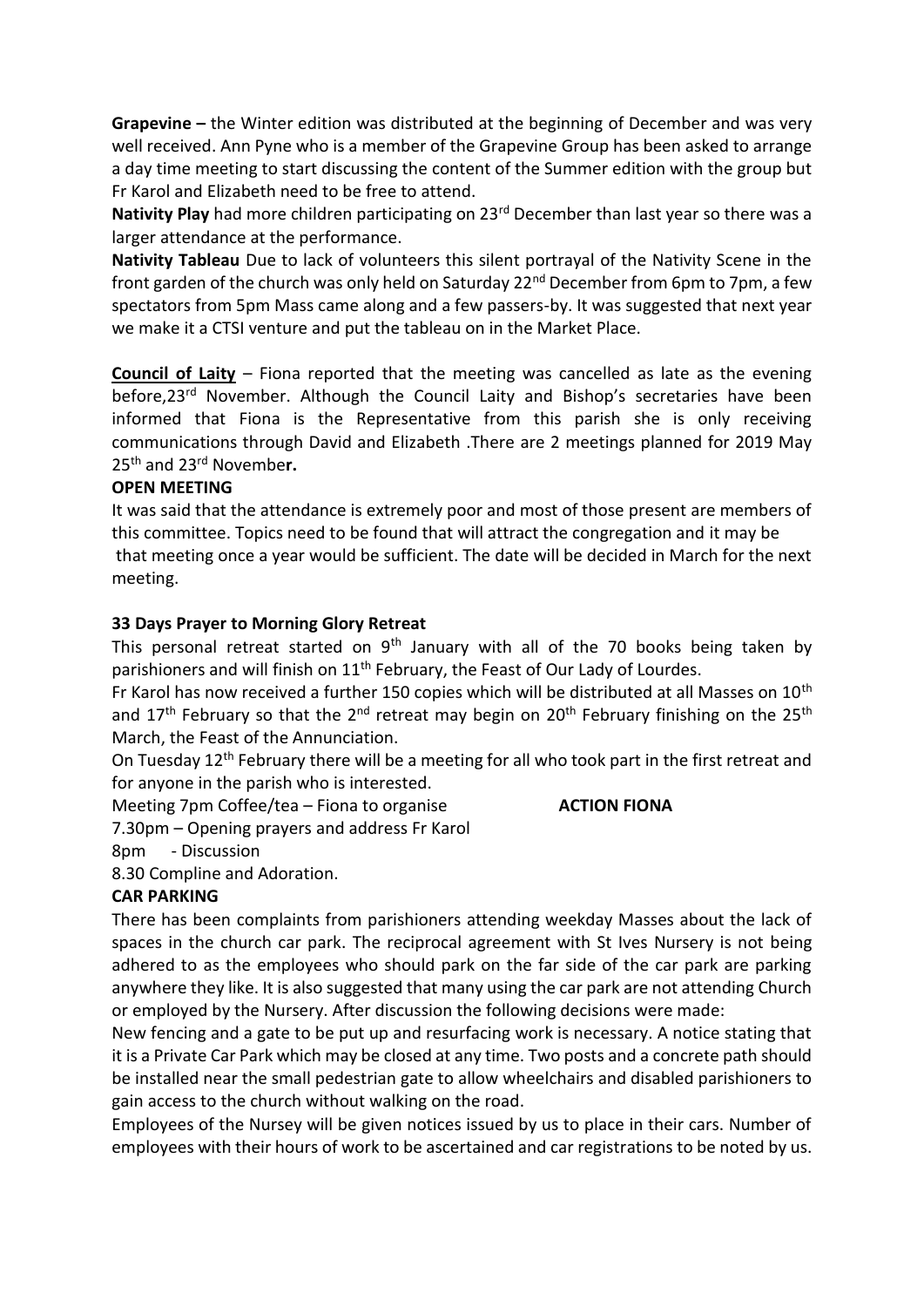It has to be stressed that cars should only be parked against the fence and not the church. Fiona will visit the Nursery to explain the changes and obtain the registrations. **ACTION FIONA**

P**roclaim** –*.*David had nothing to report but Fr Karol spoke of the recent door to door evangelisation which 6 members of the Proclaim group and himself did on Saturday 19<sup>th</sup> January in Oldhurst.

**Finance and Building** *No report as Michael had just come home from11 days in hospital. Fr Karol said that the F and B had approved the purchase of an updated car for him with a budget of £10,000.*

**R.E and Liturgy** Elizabeth circulated her report and a copy is attached.

**Social Group** Report has been sent to the office for circulation- see attached.

Ian reminded us of the International Evening on 9<sup>th</sup> February.

**Holy Land Group**. Nothing to report, trying to find a date for the next meeting. **Music Group.** No report.

**S.V.P** Report Ann said that 2 new members had been recruited and will be interviewed by the President and the secretary before a formal letter of Acceptance is sent. The members continue to visit the sick and housebound, give lifts etc. St Ives Conference have distributed packs for the homeless through the St Ives Food Bank. The packs of woollen socks, 2 pairs, scarf, gloves, toiletries etc were provided by the Mini Vinnies, groups of young SVP members mostly in Catholic Primary Schools.

The Autumn Club programme for 2019 has been drawn up with the annual Boat trip taking place in May this year.

**Mass reports from 5pm and 11am** had been sent to the Parish Office for distribution.

# **9.30 am Mass** Polish Mass

Michael's said there was a reduced attendance after Christmas. The Music Group is having problems with the Sound System. More readers and church cleaners have volunteered. Holy Communion under both species will be introduced after Easter so there will be a need for Eucharistic Ministers. Fr Karol will choose 8 Polish parishioners who will do training sessions. They will be commissioned on Holy Thursday.

# **Churches Together in St Ives**

Fr Karol is taking part in most of the Services for Christian Unity which will be held every evening from 18<sup>th</sup> to 25<sup>th</sup> January. The United Service is at 4pm on Sunday 20<sup>th</sup> January in the St Ives Christian Fellowship premises in Thorndown School. Sacred Heart will host the short service on Friday 25<sup>th</sup> at 7.30pm.

On March 1<sup>st</sup> at 11am the World Day of Prayer ecumenical Service will be at the Sacred Heart when there will be a speaker from the Dominican Convent in Cambridge. A Lent Lunch will be available in our hall after the Service.

The Walk of Witness on Good Friday will be led by Fr Karol who will compile the Service and preach the homily in the Market Place.

**GDPR** Fr Karol said that inputting the data is continuing.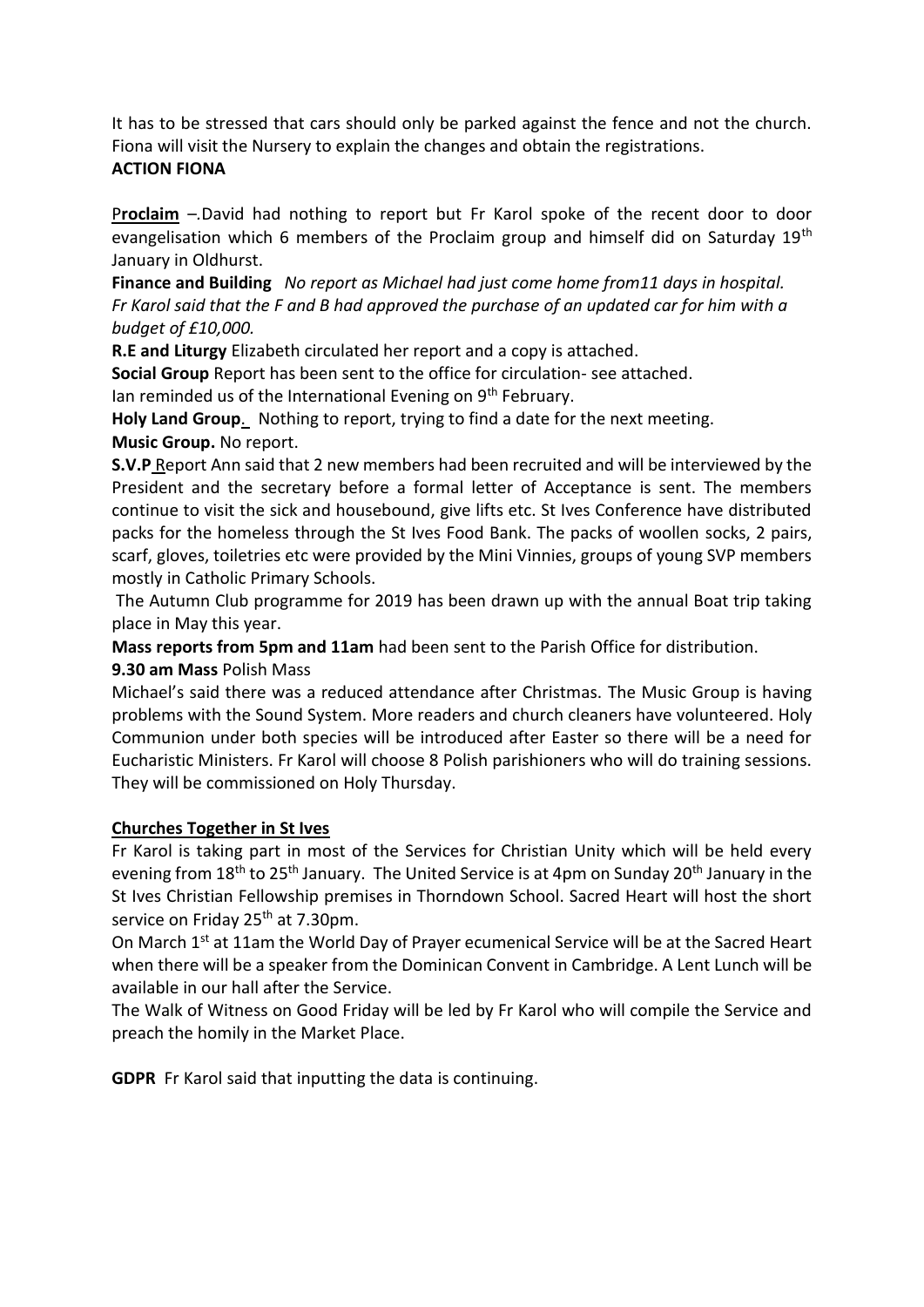## **ANY OTHER BUSINESS**

Ann suggested that more candles could be used during Exposition but Fr Karol feels in order to focus on the Monstrance there should be a much stronger spotlight. Arthur said he would look into this. **ACTION ARTHUR**

Fiona had a request for a new rug under the candle stand but the rug has been replaced many times as the problem is that the tapers used for lightning the votive candles tend to drip a lot. Gas lighters should be used instead due to Health and Safety concerns. This should be discussed by the F & B committee.

## **DATE OF NEXT MEETING**

Monday 29<sup>th</sup> April at 7.30pm in the presbytery. Next Open meeting Sunday 18<sup>th</sup> November at 3pm.

# **Fr Karol closed the meeting with prayer at 9.35pm**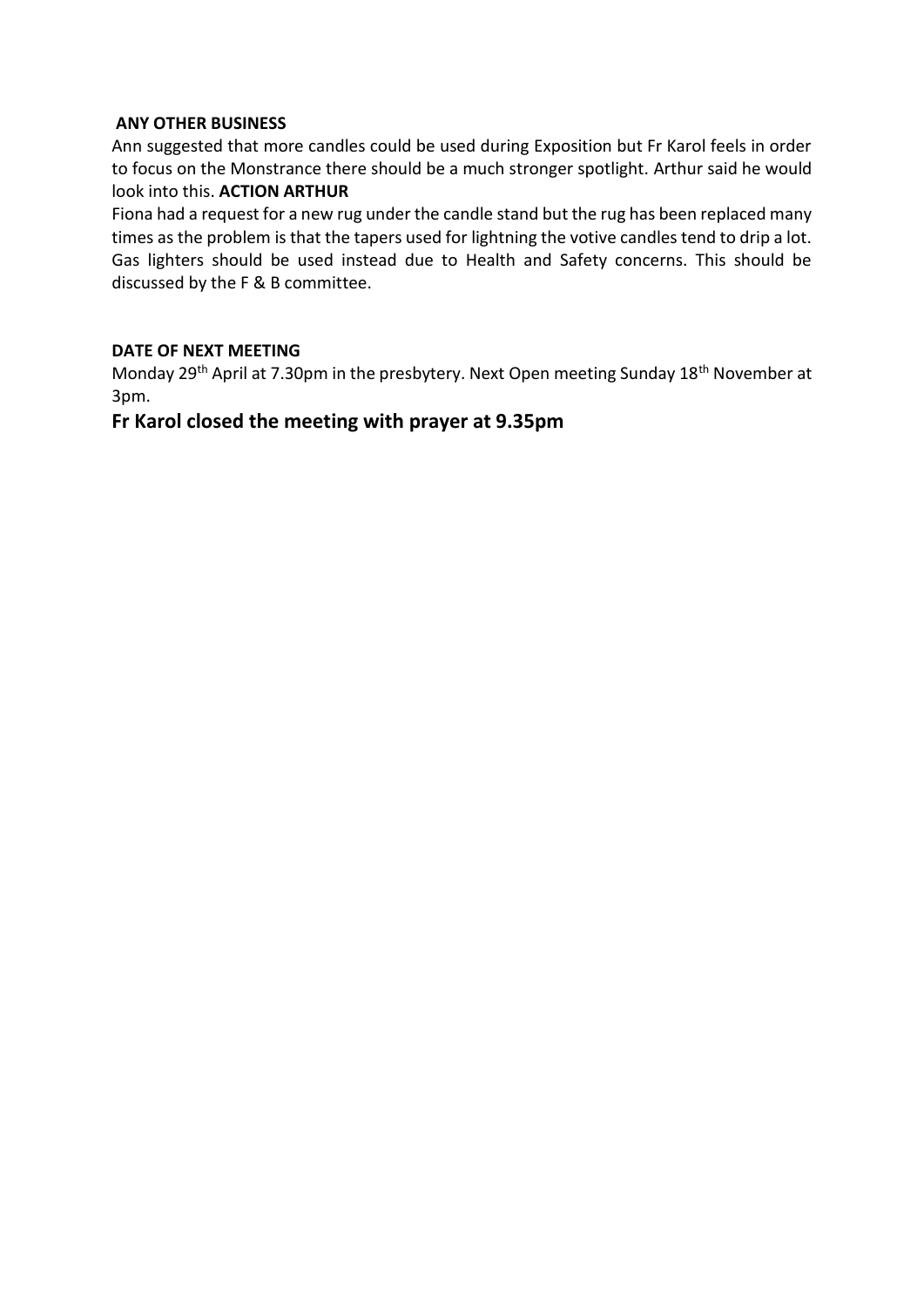# **RELIGIOUS EDUCATION AND LITURGY REPORT January 2019**

#### **NOVEMBER 2018**

**On 25th November, Feast of Christ the King,** the 11am Mass was celebrated using a Liturgy for Children with readings and hymns suitable for children who played a major part in the Mass. Fr Karol gave an interesting homily suitable for the 40 children, aged 3 to 8 who took part. Many of the adult congregation commented that it was an uplifting experience.

Advent Talks were attended by about 20 to 30 parishioners.

## **DECEMBER 2018 The Posada statue- Began** its journey around the parish on

1<sup>st</sup> December visiting family homes on most evenings until it was returned at the Vigil Mass on Christmas Eve at 5pm. Asperges was reintroduced during the Christmas Masses and the Octave.

The Nativity Play took place on Sunday 23rd December and was a success. Christmas Story was portrayed in a silent tableau outside the front of the church on Saturday 22<sup>nd</sup> December from 6pm to 7pm and although all of the main characters were represented there were not many spectators. A collection at both events raised £50.10 for the Bethlehem Orphanage. If a Crib Collection had been organised it may have increased the takings.

At 11pm on 31<sup>st</sup> December Mass of thanksgiving for 2018 was celebrated and followed by a short celebration. Unfortunately an elderly lady fell at the end of Mass in the main aisle and broke her leg.

#### **2019**

#### **JANUARY**

An opportunity to take part in a personal retreat, 33 Days to Morning Glory was given to 70 parishioners who accepted the free book. Retreat began on  $9<sup>th</sup>$  January finishing on  $11<sup>th</sup>$ February, the Feast of Our Lady of Lourdes. It is hoped that a further order of 150 books will arrive in time for the retreat to begin for more parishioners on 20<sup>th</sup> February to finish on 25<sup>th</sup> March, Feast of Our Lady of the Annunciation. The Confirmation Catechists are sending the short prayer by text to the candidates each day during the 33 days.

#### **FEBRUARY**

There will be a meeting for all who have taken part or about to take part in the retreat on Tuesday 12<sup>th</sup> February at 19.30.

On Sunday 3rd February the 10 Candidates for Confirmation will present themselves to the parish and ask for the support of their prayers. On Saturday 2<sup>nd</sup> March, 8 candidates have expressed an interest in going to the FLAME event for young Catholics at Wembley Arena.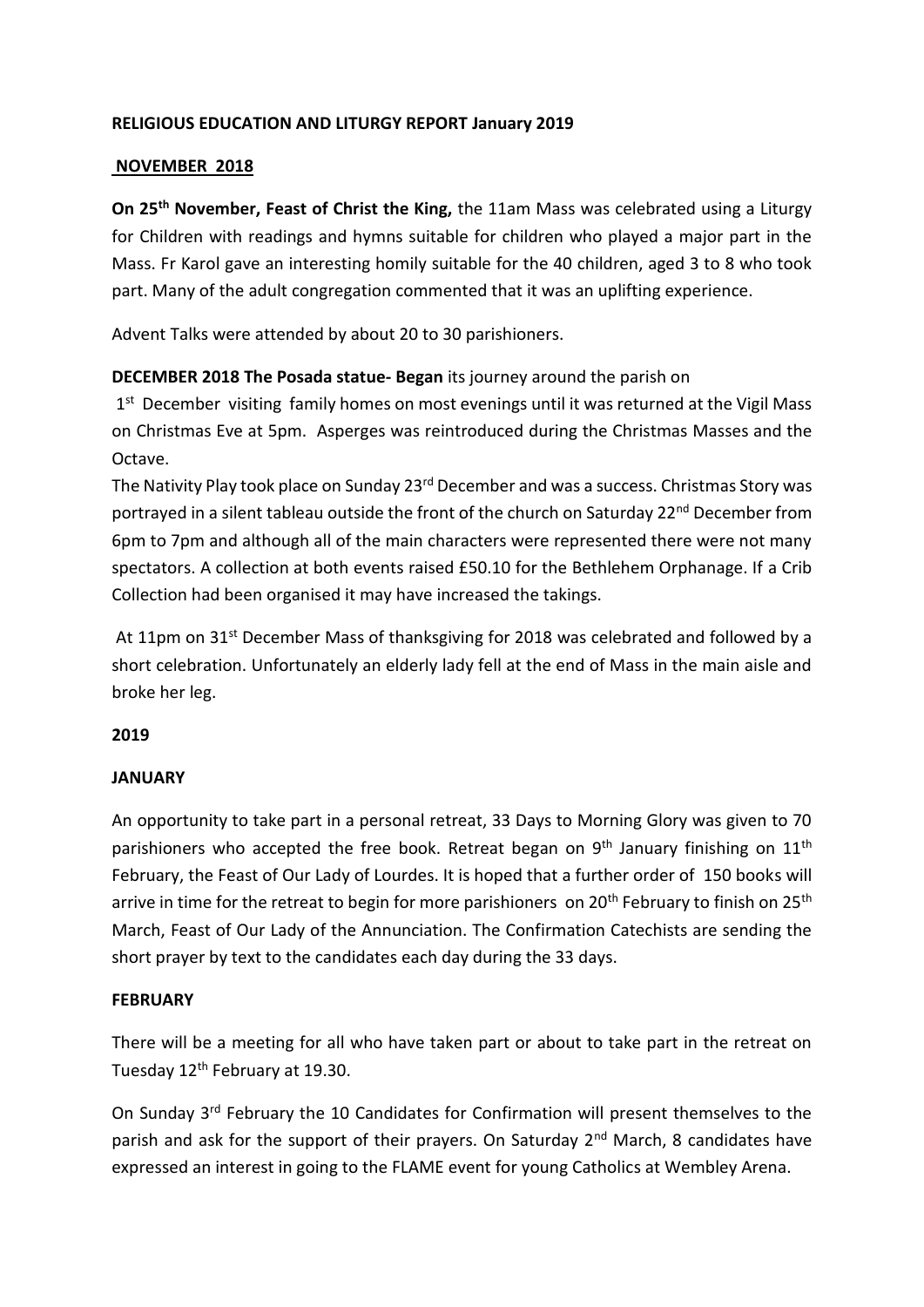## MARCH

World Day of Prayer Service will be on Friday 1<sup>st</sup> March at 11am at the Sacred Heart. This ecumenical service will be followed by a Lenten Lunch. Preparation for the Sacraments of Reconciliation and Eucharist is continuing for the 34 children who will receive the Sacrament of Reconciliation on March 23rd.

Lent Talks will begin on Tuesday 12<sup>th</sup> March with 5 talks based on the series "Consoling the Heart of Jesus" with Derek Williams as the speaker. Derek is a lay Catholic Evangelist.

For the future: Holy Communion under both kinds will be introduced at Easter Time to the 9.30am Polish Mass when 8 new ministers for that Mass will be commissioned on Maundy Thursday. There will also be new Ministers commissioned for 5pm, 8am and 11am to replace those who have retired. Course will take place in April for the new ministers and it is hoped to have a full Day of Recollection for all extraordinary ministers in June.

It is hoped that a system for training more altar servers will be drawn up by Arthur Ryans, who is taking on the position of full time Sacristan and James Howe, our choir master.

# **SOCIAL COMMITTEE REPORT FOR PSC MEETING 21ST JANUARY**

The last event was mulled wine and mince pies after Mass on the 29<sup>th</sup> and 30<sup>th</sup> of December. This went well. There was a good turnout of people going to the events. 7.5 litres approximately of mulled wine was provided, and also non-alcoholic mulled tea.

The next event is a bingo/International evening on Saturday evening after Mass on the 9<sup>th</sup> of February. No tickets are being sold for this event, so it is not known how many people will be coming. Games for children have been requested. It is hoped to have a simultaneous game of bingo for the children in the La Salette room, or to have other games.

The next event, The Sacred Heart barbecue is on the 30<sup>th</sup> June.

The event after this is the La Salette barbecue on the 15<sup>th</sup> of September.

After this, the event planned is a St Andrews Scottish event on Saturday November 30<sup>th</sup>

There will be another mulled wine and nibbles event after Mass on the Saturday 28<sup>th</sup> and Sunday 29<sup>th</sup> December.

It is proposed to have a men's curry evening in the spring, and a ladies event on another weekend around the same time.